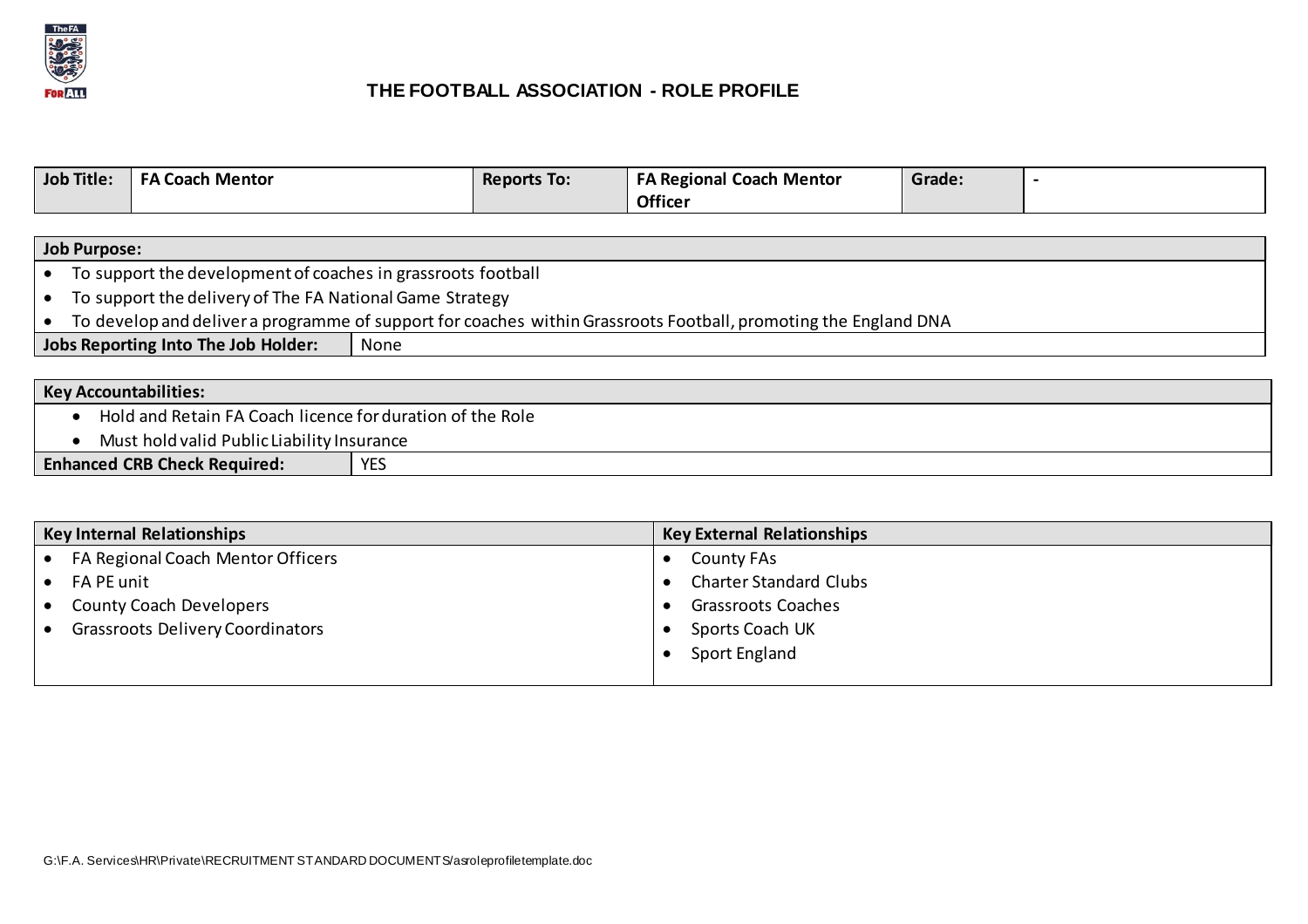

## **THE FOOTBALL ASSOCIATION - ROLE PROFILE**

## **WHAT IS NEEDED TO CARRY OUT THE ROLE?**

| Person Specification (Key Skills And Experience Required): Essential                                                                                                                                                                                                                                                                                                                                                                                                                                                                                                                                                                                                                                                             | Person Specification (Key Skills And Experience Required): Desirable                                                                                                                                                                               |  |
|----------------------------------------------------------------------------------------------------------------------------------------------------------------------------------------------------------------------------------------------------------------------------------------------------------------------------------------------------------------------------------------------------------------------------------------------------------------------------------------------------------------------------------------------------------------------------------------------------------------------------------------------------------------------------------------------------------------------------------|----------------------------------------------------------------------------------------------------------------------------------------------------------------------------------------------------------------------------------------------------|--|
| New FA Level 2 (August 2016 onwards) or FA Level 2 (prior August 2016)<br>with Youth Modules 1 & 2<br>FA Mentoring Adults Course<br>Understanding of FA LTPD model and England DNA<br>Knowledge and understanding of the reflective practitioner<br>Experience of undertaking a Mentoring role<br>Minimum of 5 Years' experience of coaching in football across a range of<br>age groups<br>Understanding of how a grassroots club operates<br>Full driving licence<br>Modern, progressive approach to coaching and learning<br>Management and leadership skills<br>Commitment to the development of excellence and the promotion of<br>lifelong learning<br>Ability to respond to the developmental needs of individual coaches | Knowledge and understanding of Football and coach development<br>Experience of working and supporting coach development<br>Working towards UEFA B<br>Experience of mentoring coaches within grassroots football Formal<br>mentoring qualifications |  |